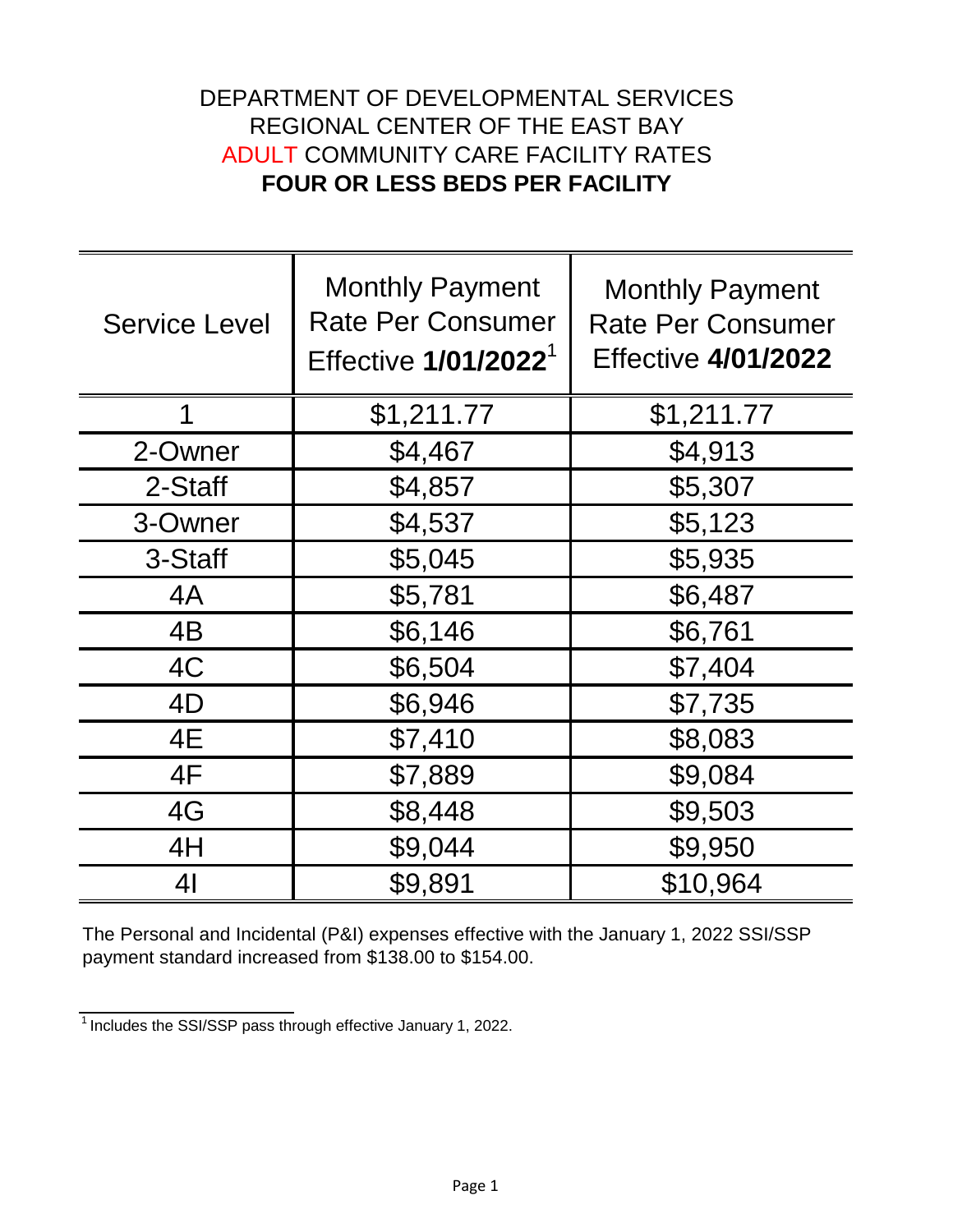## DEPARTMENT OF DEVELOPMENTAL SERVICES REGIONAL CENTER OF THE EAST BAY ADULT COMMUNITY CARE FACILITY RATES **FIVE OR SIX BEDS PER FACILITY**

| <b>Service Level</b> | <b>Monthly Payment</b><br><b>Rate Per Consumer</b><br>Effective 1/01/2022 <sup>1</sup> | <b>Monthly Payment</b><br><b>Rate Per Consumer</b><br><b>Effective 4/01/2022</b> |
|----------------------|----------------------------------------------------------------------------------------|----------------------------------------------------------------------------------|
| 1                    | \$1,211.77                                                                             | \$1,211.77                                                                       |
| 2-Owner              | \$3,095                                                                                | \$3,564                                                                          |
| 2-Staff              | \$3,377                                                                                | \$3,849                                                                          |
| 3-Owner              | \$3,696                                                                                | \$4,398                                                                          |
| 3-Staff              | \$4,060                                                                                | \$4,983                                                                          |
| 4A                   | \$4,645                                                                                | \$5,421                                                                          |
| 4B                   | \$4,985                                                                                | \$5,676                                                                          |
| 4C                   | \$5,324                                                                                | \$6,336                                                                          |
| 4D                   | \$5,720                                                                                | \$6,633                                                                          |
| 4E                   | \$6,163                                                                                | \$6,965                                                                          |
| 4F                   | \$6,612                                                                                | \$7,946                                                                          |
| 4G                   | \$7,120                                                                                | \$8,327                                                                          |
| 4H                   | \$7,682                                                                                | \$8,749                                                                          |
| 41                   | \$8,476                                                                                | \$9,757                                                                          |

The Personal and Incidental (P&I) expenses effective with the January 1, 2022 SSI/SSP payment standard increased from \$138.00 to \$154.00.

 $\frac{1}{1}$  Includes the SSI/SSP pass through effective January 1, 2022.